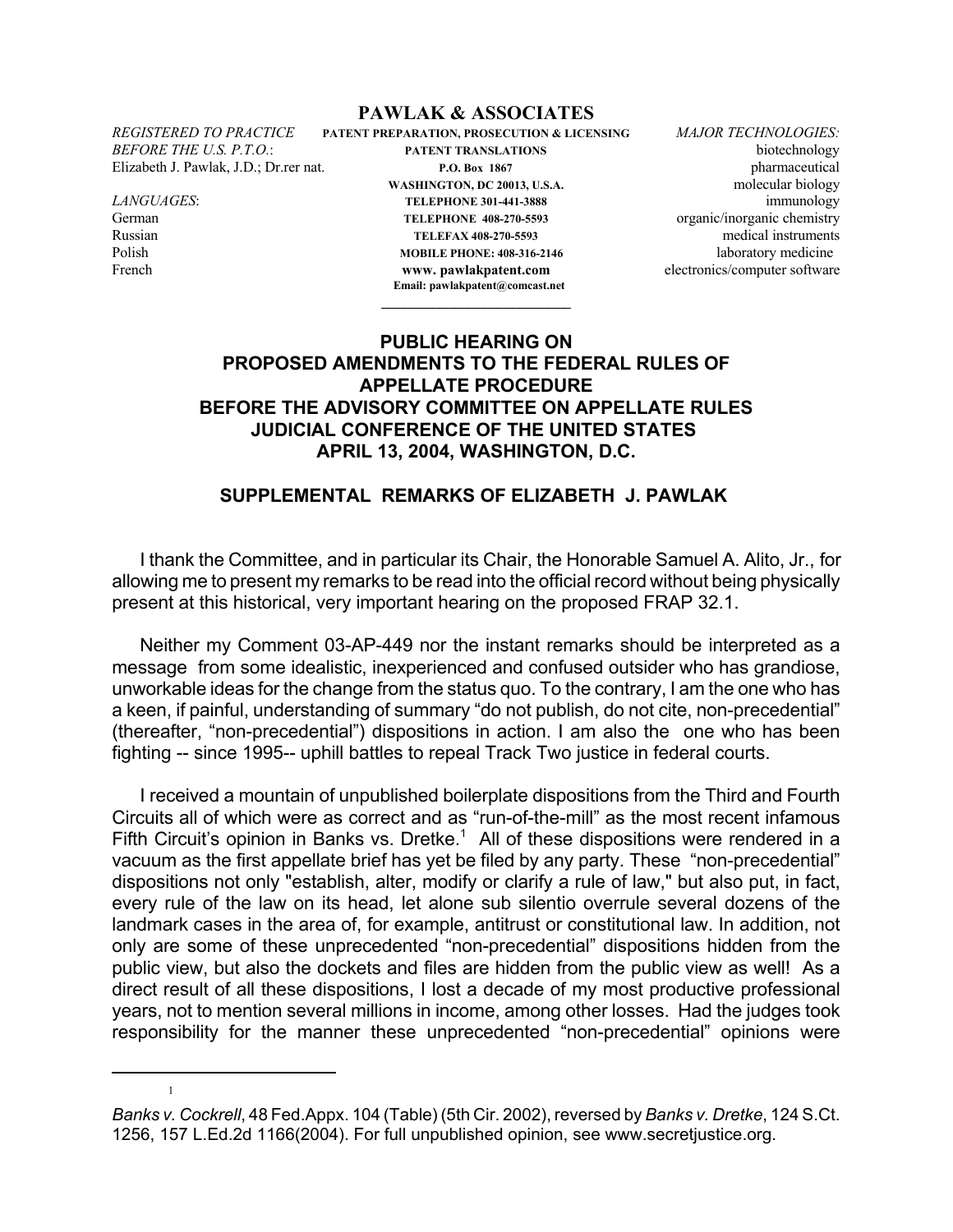produced, none of the grave injustices would have occurred.

More than a century after the Civil War and more than a quarter century after the great crusade for equality and other civil rights, the proposed FRAP 32.1 -- if passed in its present form -- will become a 21-century version of a rule-making nadir. It will join Dred Scott,<sup>2</sup> Plessy v. Ferguson<sup>3</sup> and even *Korematsu*<sup>4</sup> on the list of the most shameful failures of the federal judiciary to discharge its duty of giving life to our constitutional civil rights.

While, undoubtedly, the proposed Rule would supercede all local no-citation rules ( the rules which are clearly unconstitutional and hardly "administrative" in nature), any reference to dispositions that have been designated as "unpublished" or "not for publication" in Subdivision (a) of the Rule makes a mockery of Section 205 of the e-Government Act of 2002. Moreover, the clause referring to the dispositions designated as 'non-precedential,' 'not precedent' or the like endorses classes among appellants and, hence, is a direct violation of the plain language of the Constitution. To be sure, our Constitution neither knows nor tolerates classes among citizens. Nor are there any "opt-outs."

I strongly disagree with Professor Schiltz's position that equates the Supreme Court's "denied" in response to a petition for a writ of certiorari with one-word dispositions of appeals. Firstly, while the grant or denial of a writ of certiorari is discretionary, the circuit courts do not have discretion to determine whether or not to hear a statutory appeal. Secondly, one-word (or one-line or even fact-free-law-free-whole-page) dispositions virtually annihilate the losing party's opportunity of either en banc review or certiorari from the Supreme Court in violation of both the Petition Clause of the First Amendment and the Due Process /Equal Protection Clause of the Fifth Amendment. I also join Ms. Jessie Allen's position that "any court that declines the justification of the grounds for the entire class of its dispositions of its decisions is a court that risks losing the respect and perhaps even the compliance of the people it purports to govern." (Allen's Prepared Testimony, at p8).

As for the suggestion that there is no evidence whatsoever that the Rule 32.1 proponents' suspicions "that courts use unpublished opinions to duck difficult issues or to hide decisions that are contrary to law" are valid (Schiltz, at p. 40), the disposition of any of my own appeals (as well the appeals of thousands of the similarly-situated) belies this assertion.

Similarly, the assertion that the Rule 32.1 proponents' suspicions that "judges are intentionally and systematically using unpublished opinions for improper purposes" are lacking any evidence (Id.) is flatly contradicted by, for example, the Fourth Circuit' s Local Rules 46(f) and 36(a), to wit,

<sup>2</sup> Scott v. Sanford, 60 U.S. 393, 19 How. 393, 15 L.Ed. 691(1856).

<sup>3</sup> 163 U.S. 537, 165 S.Ct. 1138, 41 L.Ed. 256 (1896).

<sup>4</sup> Korematsu v. United States, 323 U.S. 214, 65 S.Ct. 193, 89 L.Ed. 194 (1944).